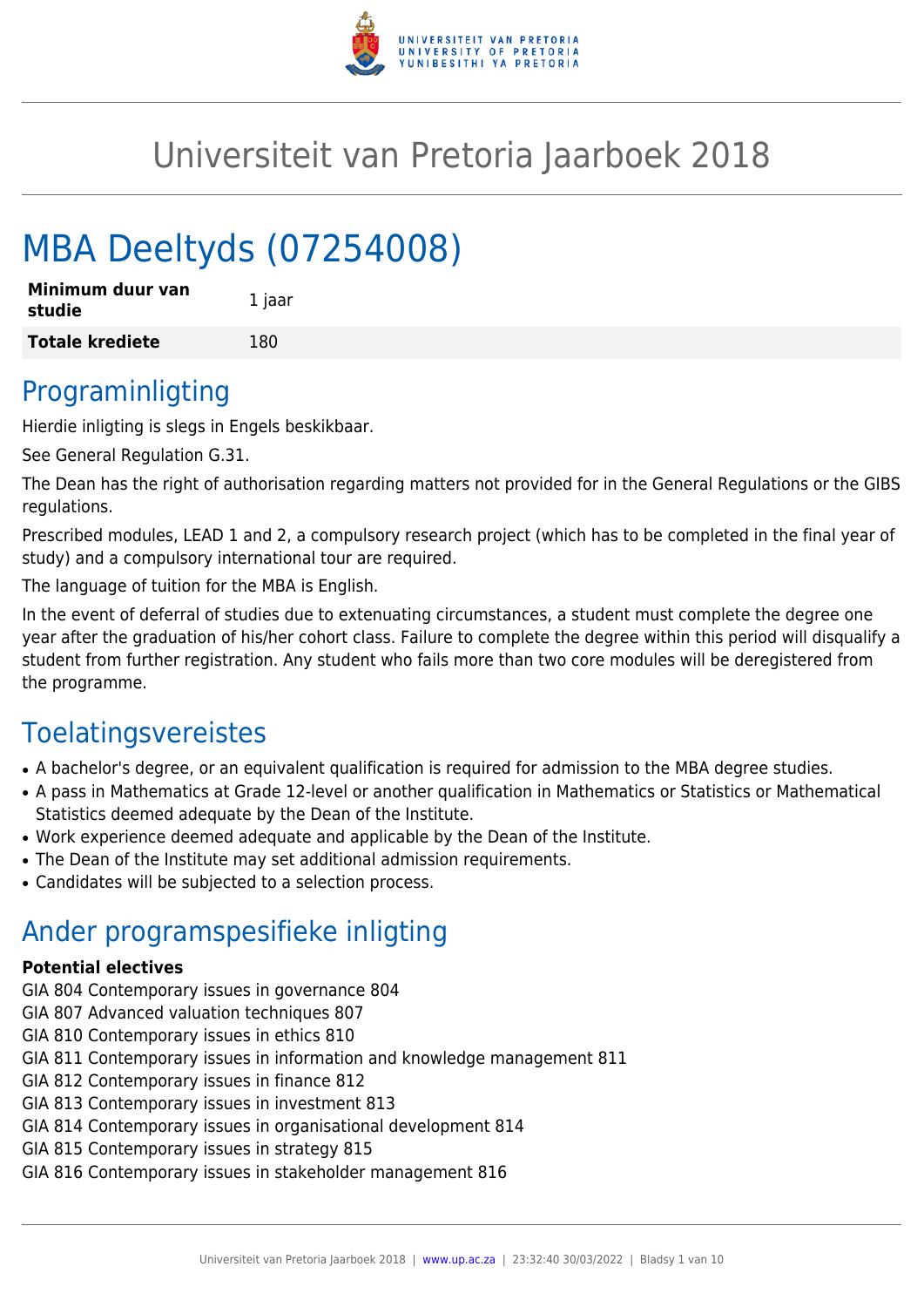

- GIA 817 Contemporary issues in innovation 817
- GIA 819 Contemporary issues in leadership 819
- GIA 821 Contemporary issues in general management 821
- GIA 822 Contemporary issues in the environment of business 822
- GIA 823 Contemporary issues in organisational behaviour 823
- GIA 826 Project and Infrastructure Finance 826
- GIA 827 Reputation management 827
- GIA 829 Competition and regulation 829
- GIA 832 Microfinance and inclusive banking 832
- GIA 834 Ethics and leadership 834
- GIA 835 Competitiveness of South Africa Inc. in the global economy 835
- GIA 837 Strategic change in the South African context 837
- GIA 838 Business law 838
- GIA 842 Sports marketing 842
- GIA 844 Financial derivatives 844
- GIA 847 Black economic empowerment 847
- GIA 848 Competitive intelligence 848
- GIA 850 International business strategy 850
- GIA 879 Imagination for the business mind 879
- GIA 886 Contemporary issues in dynamic markets 886
- GIA 889 Professional management consulting 889
- GIA 891 Contemporary issues in global business 891
- GIA 897 Macroeconomic forces and micro economic consequences 897
- GIA 890 Advocacy as a critical skill 890
- GIB 800 Creative and innovative thinking 800
- GIB 801 Managing human capital 801
- GIB 802 Financial modelling 802
- GIB 803 Mergers and acquisitions 803
- GIB 804 Building brands 804
- GIB 805 Expert negotiator 805
- GIB 806 Strategy in private equity 806
- GIB 807 Information and knowledge management 807
- GIB 808 Strategy and general management 808
- GIB 809 Investment finance 809
- GIB 810 Operationalising strategy 810
- GIB 818 Strategic finance and value creation 818
- GIB 820 Competitiveness and economic development 820
- GIB 826 Institutional money management 826
- GIB 828 Technology and emerging markets 828
- GIB 830 Strategy and technology 830
- GIB 831 Business opportunities and innovations in Africa 831
- GIB 833 Economics of organisational strategy 833
- GIB 836 Scenario planning and strategic thinking 836
- GIB 839 Innovating business at the base 839
- GIB 840 Woman in leadership 840
- GIB 841 Consumer behaviour in dynamic markets 841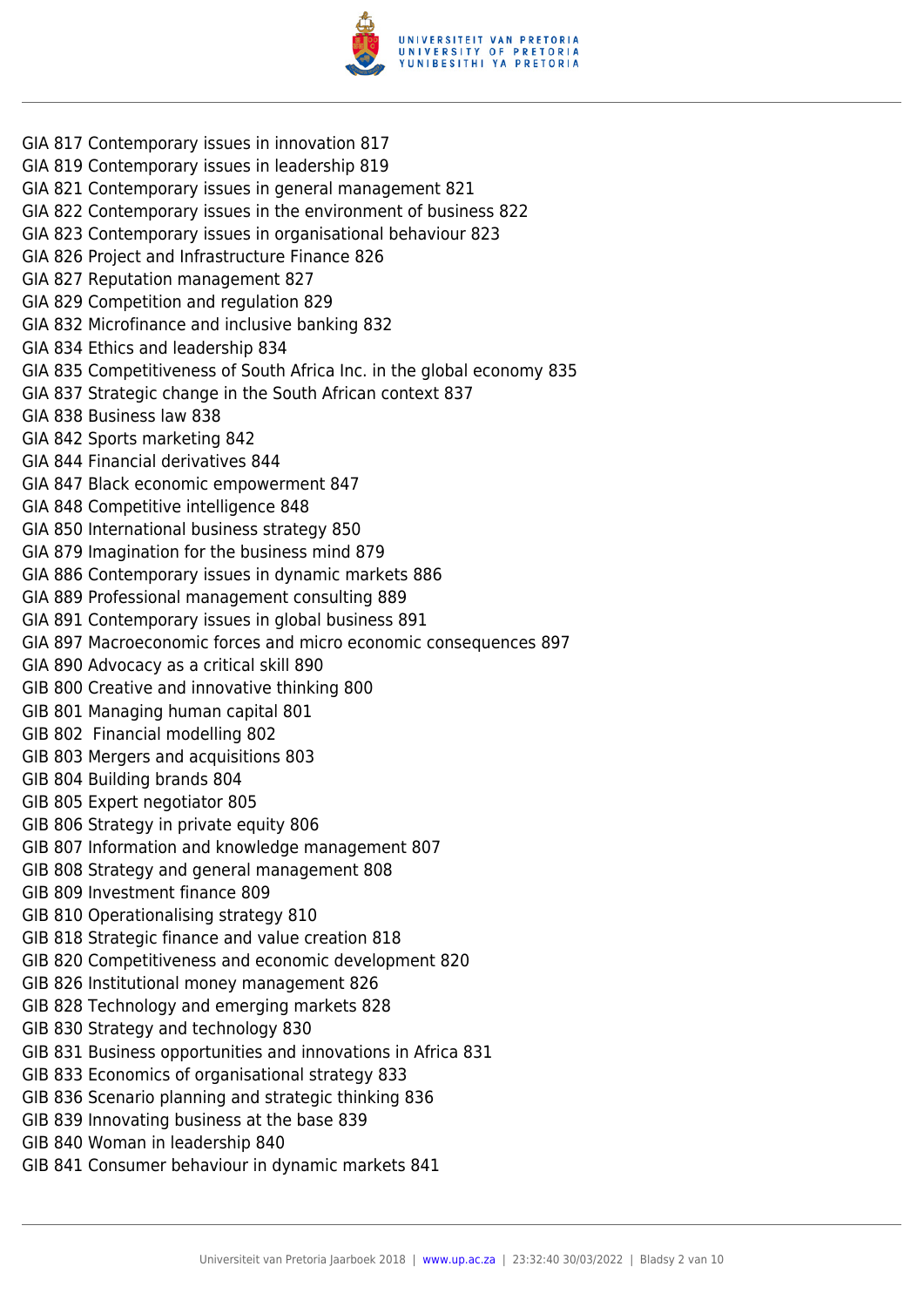

- GIB 843 Effective execution and project management 843
- GIB 845 Understanding dynamic markets 845
- GIB 846 Innovation for future fitness (sustainability) 846
- GIB 849 Business connectedness in Southern Africa 849
- GIB 851 Leader as Coach 851
- GIB 853 Corporate governance 853
- GIB 855 Customer centric strategy 855
- GIB 856 Multinational enterprise business strategy 856
- GIB 883 Contemporary issues in personal effectiveness 883
- GIB 885 Managing information systems and big data 885
- GIB 886 Contemporary issues in research 886
- GIC 802 Digital marketing 802
- GIC 805 Geopolitics and grand strategy 805
- GIC 806 The lean start-up 806
- GIC 807 Services marketing 807
- GIC 808 Marketing metrics 808
- GIC 810 Doing business in India 810
- GIC 811 Leading through storytelling 811
- GIC 814 The moral leader 814
- GIC 819 Understanding business in China 819
- GIC 820 Advanced manufacturing -Supply chain management 820
- GIC 821 African industralisation 821
- GIC 822 Industrial and trade policy in support of industralisation 822
- GIC 823 Manufacturing and the environment 823
- GIC 824 The future of manufacturing Quo Vadis 824
- GID 802 Supply chain and logistics 802
- GID 804 Contemporary issues in sustainability 804
- GID 806 Contemporary issues in African management 806
- GID 807 Sustainable business 807
- GID 808 International elective 808
- GID 809 International elective 809
- GID 810 International elective 810
- GID 811 International elective 811
- GID 812 International elective 812
- GID 819 Global economic governance and business diplomacy 819
- GID 821 Sales leadership 821
- GID 823 Strategy and execution 823
- GID 850 Personal leadership development 850
- GID 851 Advanced entrepreneurship 851
- GID 852 Strategy renewal 852
- GID 853 Sales and business development 853
- GID 854 Strategic leadership decision-making 854
- GID 856 Business valuation and deal structure 856
- GID 857 Corporate entrepreneurship and innovation 857
- GID 858 Dealing with change and change immunity 858
- GID 879 Developing markets 879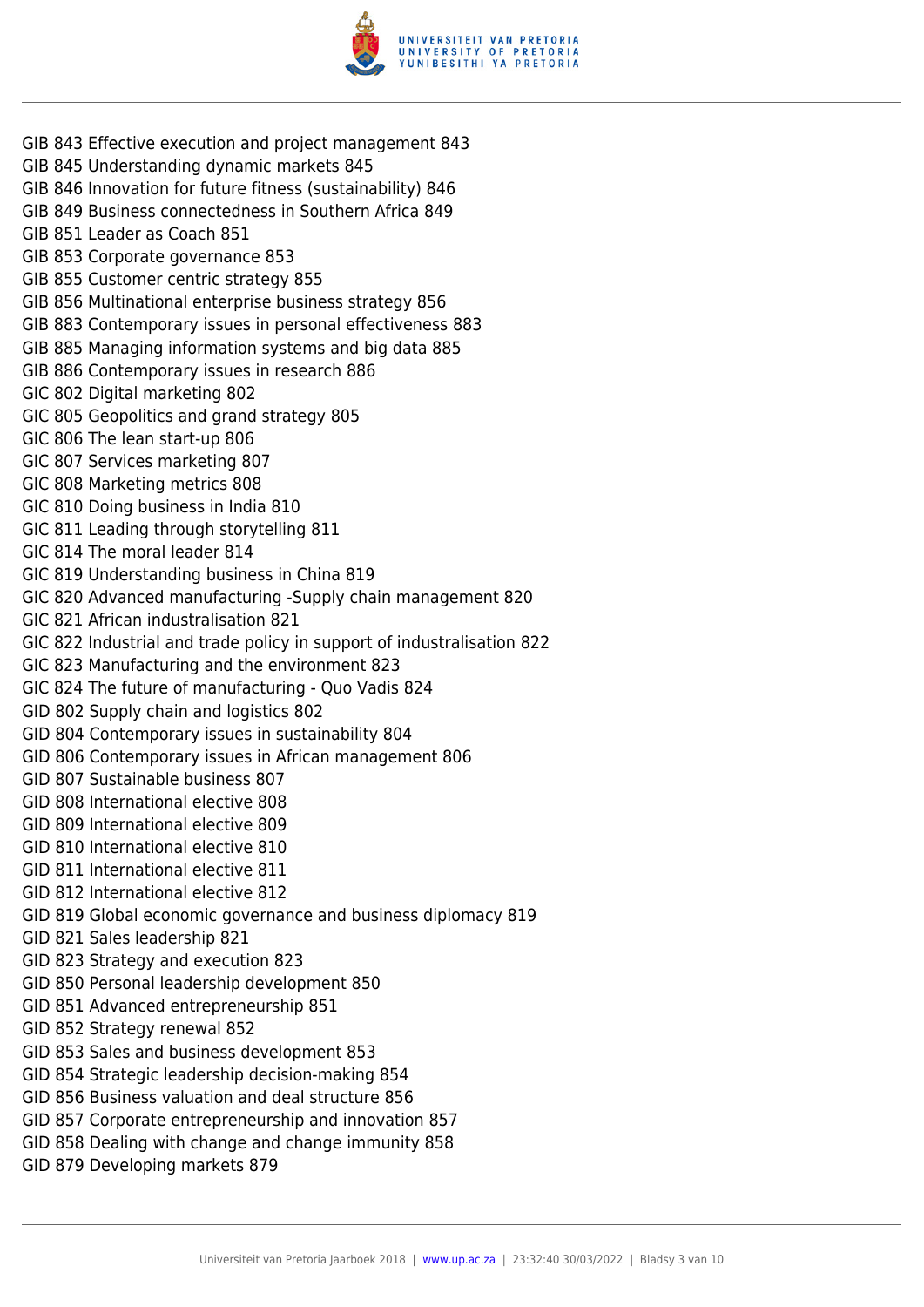

- GID 889 Ethics and financial reporting 889
- GID 898 Managing in frontier and emerging markets 898
- GIE 815 Contemporary issues in entrepreneurship 815
- GIE 817 Contemporary issues in marketing 817
- GIE 818 Contemporary issues in human resources 818
- GIE 829 Persuasion the art and science of influence 829
- GIE 880 Contemporary issues in supply chain management 880

### Eksamens en slaagvereistes

- i. The minimum pass mark for each module is 50%, provided that a subminimum of 45% has been obtained in the examination. The minimum pass mark for the research project is 50%.
- ii. A candidate who has failed more than two core modules may not continue his studies for the MBA degree, except with the approval of the Dean of the Institute. Such a student may appeal the decision with the GIBS Academic Committee. If the Academic Committee rules in favour of re-admission of the student for the next academic year due to extenuating circumstances, the student may be granted credits for modules.
- iii. Should a candidate fail an elective module, he/she may repeat the elective module or an equivalent as determined by the Dean of the Institute.
- iv. Full attendance, and completion and assessment of all requirements, are necessary for the Global module and Business strategy courses.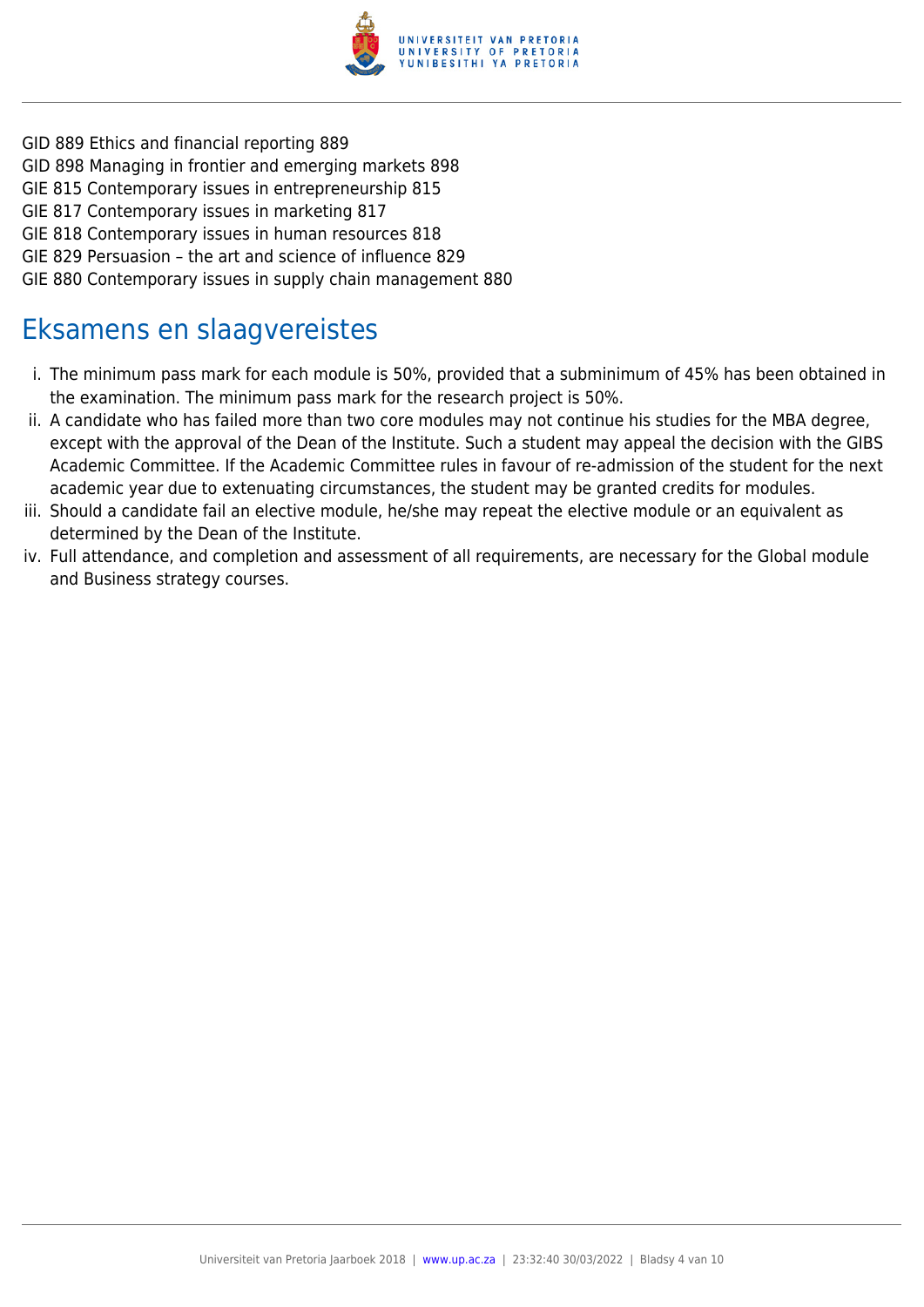

### Kurrikulum: Finale jaar

**Minimum krediete: 27**

### **Kernmodules**

#### **Business analysis and communication 856 (GIA 856)**

| Modulekrediete     | 0.00                                 |
|--------------------|--------------------------------------|
| <b>Kontaktyd</b>   | Vier-en-twintig uur                  |
| Onderrigtaal       | Module word in Engels aangebied      |
| <b>Departement</b> | Gordon Institute of Business Science |
| Aanbiedingstydperk | Semester 2                           |

#### **Module-inhoud**

\*Hierdie inligting is slegs in Engels beskikbaar.

This module is designed to enable students to analyse business problems, derive appropriate solutions, and communicate them effectively. There are two parts to it:

Part A deals with the written analysis of business cases. Through classroom instruction and individual feedback, students learn to analyse a business case, generate and review solutions, and prepare a clear, logical written summary of their analysis. The skills learnt include the cognitive skills of analysing, evaluating and synthesising complex material, and the communication skills of presenting findings in oral and written English. Part B applies the same skills to the analysis and solution of an actual business situation. Students are required to conduct research into a problem posed in a company. They analyse the problem, conduct the appropriate research in the industry, apply the models and techniques covered in their MBA core courses, and prepare a consulting report for presentation to management and faculty.

#### **Integrative business research report 872 (GIA 872)**

| <b>Modulekrediete</b> | 60.00                                |
|-----------------------|--------------------------------------|
| <b>Kontaktyd</b>      | 28 kontakure per 3 weke siklus       |
| Onderrigtaal          | Module word in Engels aangebied      |
| <b>Departement</b>    | Gordon Institute of Business Science |
| Aanbiedingstydperk    | Semester 2                           |

#### **Module-inhoud**

\*Hierdie inligting is slegs in Engels beskikbaar.

Knowledge creation is a hallmark of a master's degree and the integrative business research project provides you with an opportunity to apply theories and concepts that you have learned in the core modules to a business problem and also to gain experience in planning and implementing a complex research project. It thus serves as a capstone of the MBA learning experience.

#### **Global module 873 (GIA 873)**

| <b>Modulekrediete</b> | 0.00                           |
|-----------------------|--------------------------------|
| Kontaktyd             | 28 kontakure per 3 weke siklus |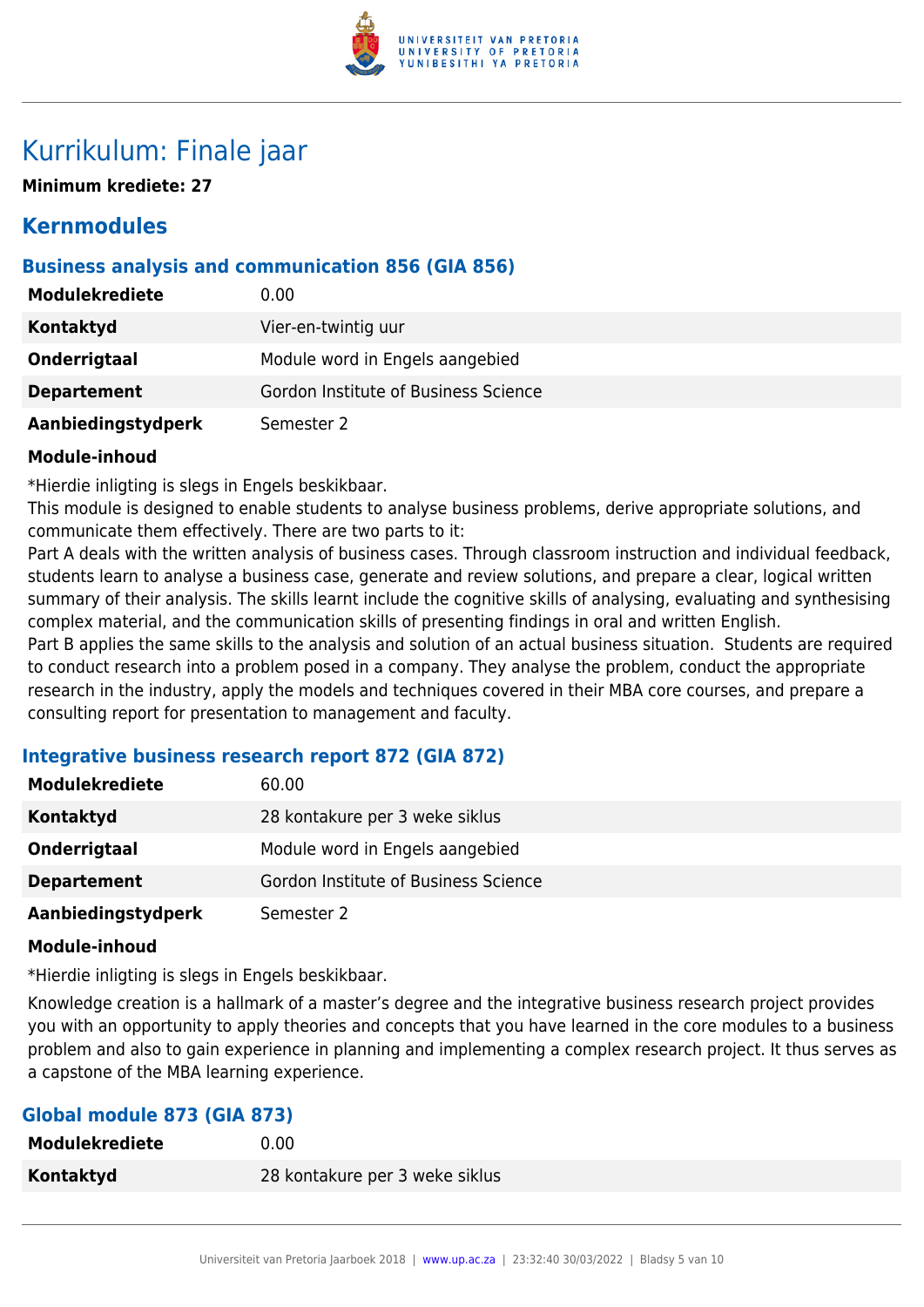

| Onderrigtaal       | Module word in Engels aangebied      |
|--------------------|--------------------------------------|
| <b>Departement</b> | Gordon Institute of Business Science |
| Aanbiedingstydperk | Semester 2                           |

\*Hierdie module word slegs in Engels aangebied. \*Attendance module only Available from the relevant international institution.

#### **Entrepreneurship 852 (GIB 852)**

| <b>Modulekrediete</b> | 5.00                                 |
|-----------------------|--------------------------------------|
| <b>Kontaktyd</b>      | 12 kontakure per 3 weke siklus       |
| Onderrigtaal          | Module word in Engels aangebied      |
| <b>Departement</b>    | Gordon Institute of Business Science |
| Aanbiedingstydperk    | Semester 2                           |

#### **Module-inhoud**

\*Hierdie inligting is slegs in Engels beskikbaar.

This course is based on the premise that everyone has the capacity to succeed in an entrepreneurial setting, although some people may have a greater propensity to succeed than others. The intention of this course is to demystify the phenomenon broadly referred to as entrepreneurship; to make it easily understood as a business concept, readily accessible as a career option and practically applicable as a style of management. The course provides a broad perspective on entrepreneurship and its strategic importance and social relevance. It also provides an understanding of and approach to managing the issues involved in pursuing an entrepreneurial career path. It integrates different aspects of the MBA in developing a business plan for a potential entrepreneurial idea, and thus provides a practical application of concepts dealt with in other MBA courses.

#### **Corporate strategy 854 (GIB 854)**

| <b>Modulekrediete</b> | 9.00                                 |
|-----------------------|--------------------------------------|
| Kontaktyd             | 28 kontakure per 3 weke siklus       |
| Onderrigtaal          | Module word in Engels aangebied      |
| <b>Departement</b>    | Gordon Institute of Business Science |
| Aanbiedingstydperk    | Semester 1                           |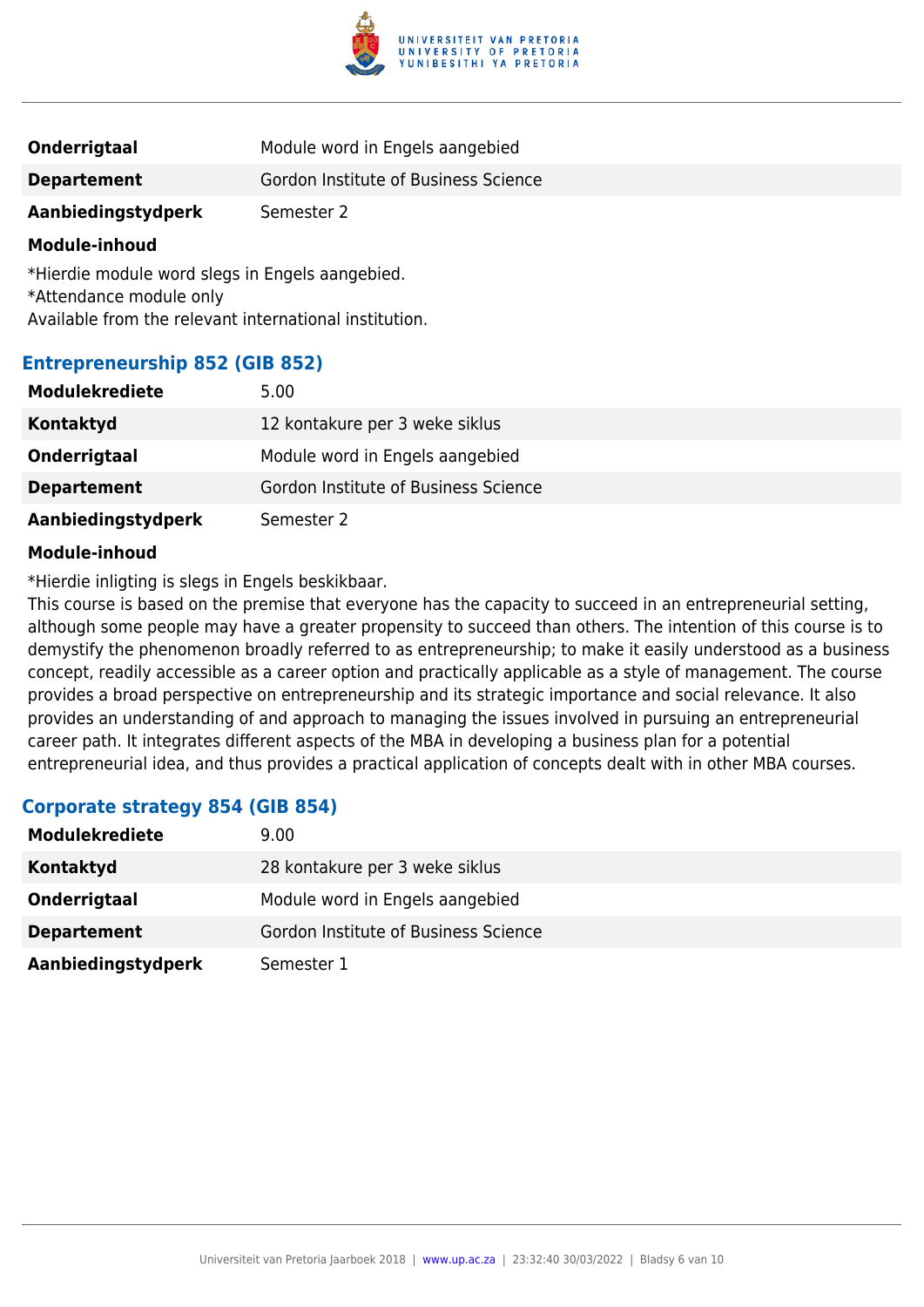

\*Hierdie module word slegs in Engels aangebied.

The course will introduce students to different challenges faced by the CEO in strategy formulation and implementation. The purpose of the course is to create a deep appreciation of the basic concepts in strategy and their application in real situations both at corporate and business unit levels. The objectives of the course are to provide an understanding of: the determinants of and processes in the formulation and implementation of strategy; an integrated view of the different themes and concepts in strategy and their relevance in different contexts; an integrated view of all the functional areas of management; and the current strategic concerns of South African and International companies in the contexts of significant changes in the business environment. Topics included are corporate strategy, business and competitive strategy, core competencies, strategic intent, growth and diversification models and interface between strategy and leadership.

#### **Applied decision making 860 (GIB 860)**

| <b>Modulekrediete</b> | 9.00                                 |
|-----------------------|--------------------------------------|
| Kontaktyd             | 28 kontakure per 3 weke siklus       |
| Onderrigtaal          | Module word in Engels aangebied      |
| <b>Departement</b>    | Gordon Institute of Business Science |
| Aanbiedingstydperk    | Semester 2                           |

#### **Module-inhoud**

\*Hierdie inligting is slegs in Engels beskikbaar.

This course is based on a comprehensive business simulation. Your group will run a company in competition with others, and apply all the disciplines of management to make it successful. You will be required to reflect on the progress of the simulation and draw conclusions about managing the whole enterprise.

#### **Global business strategy 861 (GIB 861)**

| <b>Modulekrediete</b> | 0.00                                 |
|-----------------------|--------------------------------------|
| Kontaktyd             | 7 kontakure                          |
| Onderrigtaal          | Module word in Engels aangebied      |
| <b>Departement</b>    | Gordon Institute of Business Science |
| Aanbiedingstydperk    | Semester 1 of Semester 2             |

#### **Module-inhoud**

\* Hierdie module word slegs in Engels aangebied.

This module will prepare students for the global elective by examining what makes countries and companies competitive globally. The concepts introduced at the beginning of the first year in the competitive organisation as part of the orientation programme will be re-visited and students will be helped to draw on their entire MBA experience to develop the critical ability to identify factors that enhance and restrain competitiveness. Special attention is given to the relative competitiveness of South Africa and the countries and regions to be visited, with special reference to the industries that will be studied.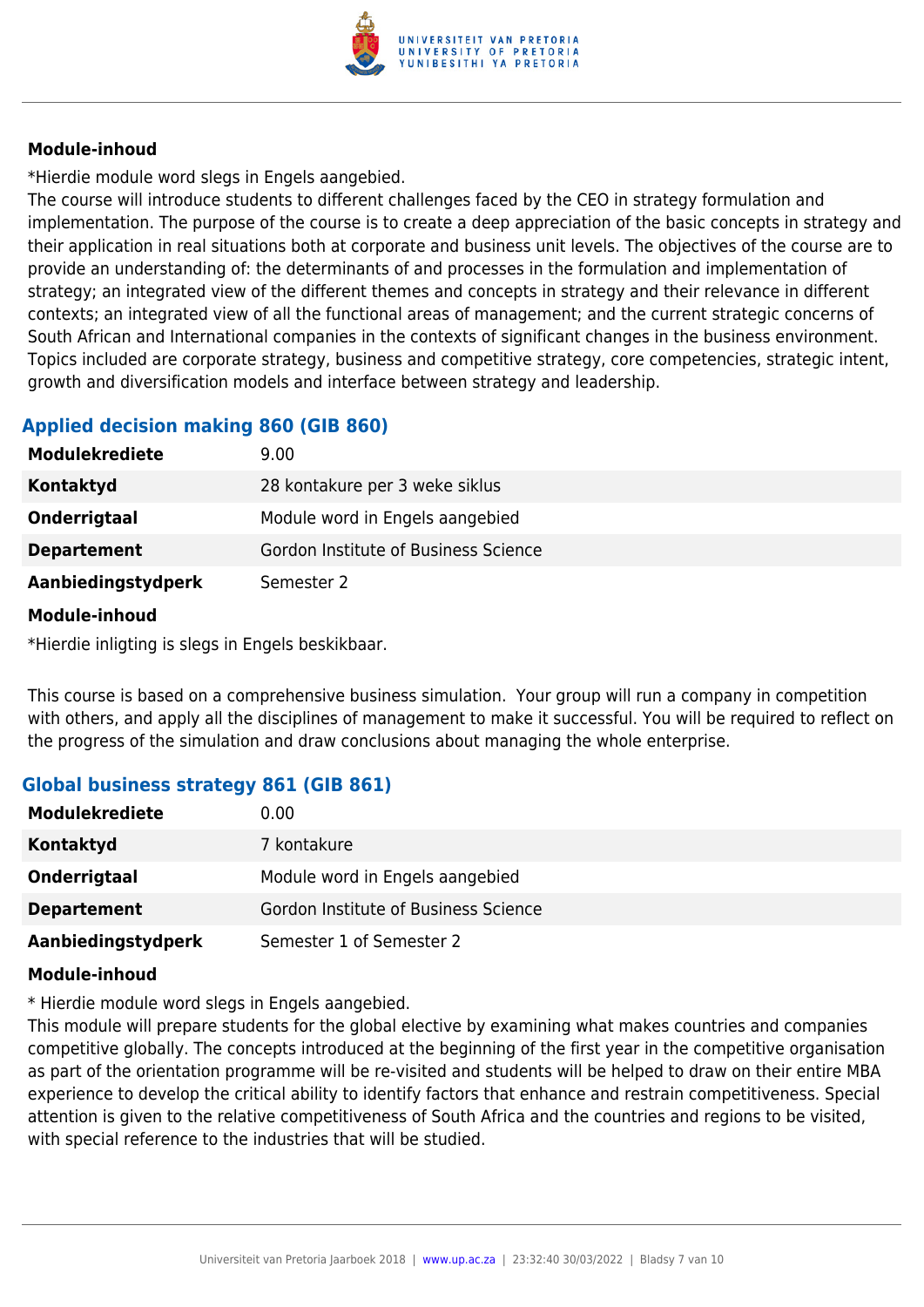

#### **Leadership and corporate accountability 843 (GID 843)**

| <b>Modulekrediete</b> | 9.00                                 |
|-----------------------|--------------------------------------|
| Kontaktyd             | 24 Uur                               |
| Onderrigtaal          | Module word in Engels aangebied      |
| <b>Departement</b>    | Gordon Institute of Business Science |
| Aanbiedingstydperk    | Semester 1 of Semester 2             |
| Module-inhoud         |                                      |

\*Hierdie inligting is slegs in Engels beskikbaar.

This course examines the often conflicting ethical, social and economic responsibilities of business leaders operating in a dynamic market. The aim of the course is to equip business leaders for the dilemmas and decisions that they face because of the dynamic and complex environment they operate in. The course reviews leadership styles and ethical principles and how these impact the quality of difficult decisions. Also covered are the governance principles and processes required to develop the desired culture of responsibility and appropriate conduct in a business.

#### **Innovation and design 844 (GID 844)**

| <b>Modulekrediete</b> | 5.00                                 |
|-----------------------|--------------------------------------|
| Kontaktyd             | 12 kontakure                         |
| Onderrigtaal          | Module word in Engels aangebied      |
| <b>Departement</b>    | Gordon Institute of Business Science |
| Aanbiedingstydperk    | Semester 1 of Semester 2             |

#### **Module-inhoud**

\*Hierdie inligting is slegs in Engels beskikbaar.

This course is designed to provide insight into the role of Innovation and Design and an understanding of how this is achieved in practice. The course covers the types, drivers, challenges and strategies of innovation, open and closed innovation, the connection between innovation and customer value, strategy, strategic capability and execution, the theory of innovation science, the practice of Innovation in action, how to build an appropriate innovation portfolio, and the challenges of innovation within an existing operation.

#### **Dynamics of competitiveness 845 (GID 845)**

| <b>Modulekrediete</b> | 9.00                                 |
|-----------------------|--------------------------------------|
| Kontaktyd             | 24 Uur                               |
| Onderrigtaal          | Module word in Engels aangebied      |
| <b>Departement</b>    | Gordon Institute of Business Science |
| Aanbiedingstydperk    | Semester 1 of Semester 2             |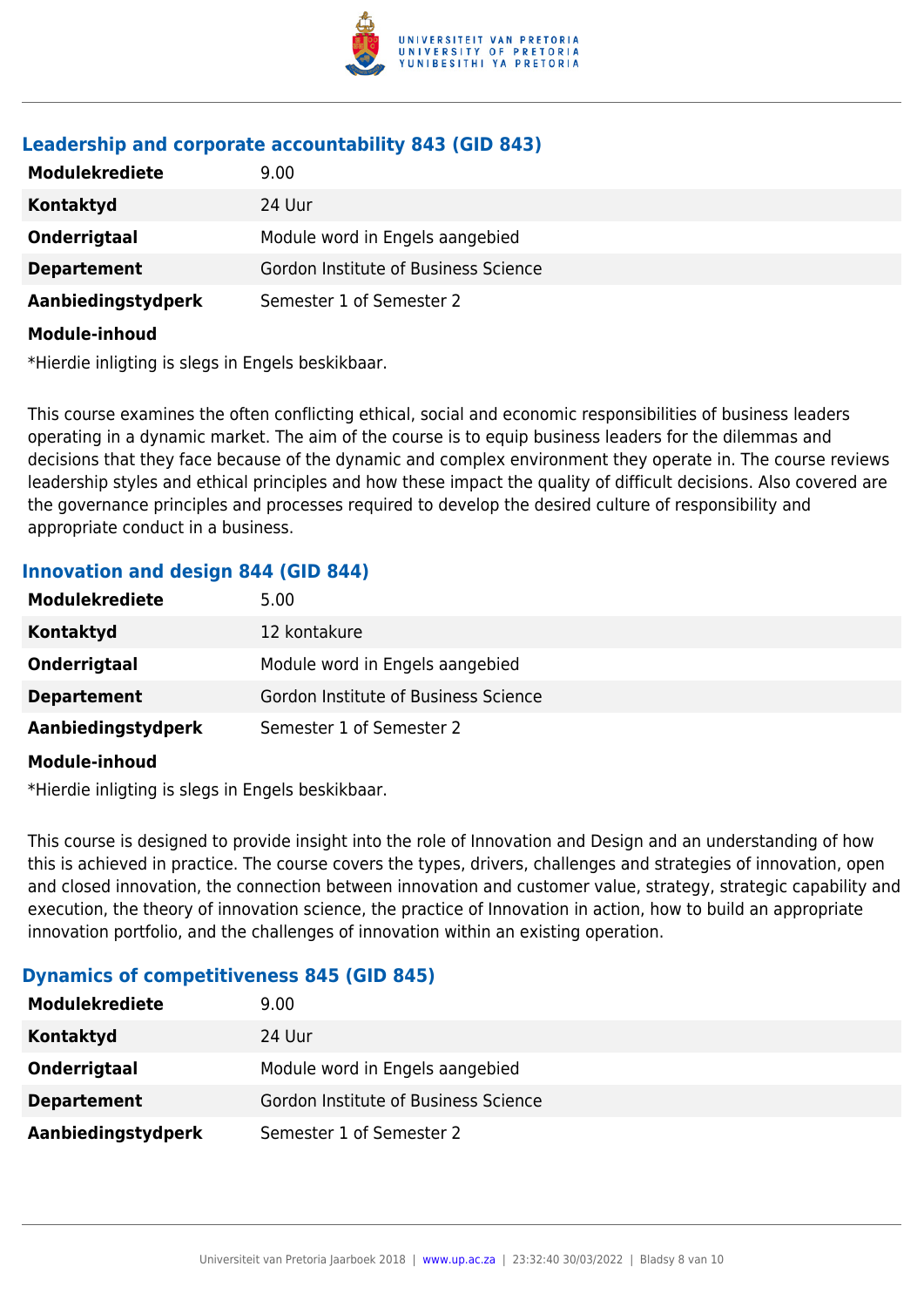

\*Hierdie inligting is slegs in Engels beskikbaar.

This course focuses on knowing oneself and the impact of one's history or background on business effectiveness in the environment in which the students are or will be working. This course is designed around a road trip undertaken by all students at the end of year one, and provides them with an opportunity to analyse the current dynamics, challenges, social and political nuances and the history of the area they visit. By immersing the students in the culture and history of the places they visit, this experiential approach is designed to illustrate how history shapes peoples' outlook and the way they feel, think and act, enabling them to comprehend what has made South Africa what it is today. The analytic framework is the political economy of business, economic inclusion and connectivity between the South African economy and the region, the continent and the world. Emphasis will be placed on the businesses driving the economic and social dynamics of the locations which are visited.

#### **Business valuations and deal structures 846 (GID 846)**

| 9.00                                 |
|--------------------------------------|
| 24 kontakure per 3 weke siklus       |
| Module word in Engels aangebied      |
| Gordon Institute of Business Science |
| Semester 1 of Semester 2             |
|                                      |

#### **Module-inhoud**

\*Hierdie inligting is slegs in Engels beskikbaar.

The subject of business valuation is central to leadership. The major learning objectives of this course will be to make students familiar with valuation methods so that they feel confident making effective financial decisions. Specific outcomes include: analysing historical performance and benchmarking; forecasting drivers of performance and cash flows; effective business modelling and spreadsheet design; estimating the cost of capital; evaluating optimal capital structure and funding decisions; alternative valuation methods (APV, WACC, Multiples); estimating synergies in mergers and acquisitions; negotiating the sale or purchase of a business; deal terms and structuring options for business transactions; leveraged and management buy-outs.

#### **Business analysis and research methodology 881 (GNM 881)**

| <b>Modulekrediete</b> | 9.00                                 |
|-----------------------|--------------------------------------|
| Kontaktyd             | 28 kontakure per 3 weke siklus       |
| Onderrigtaal          | Module word in Engels aangebied      |
| <b>Departement</b>    | Gordon Institute of Business Science |
| Aanbiedingstydperk    | Semester 1                           |